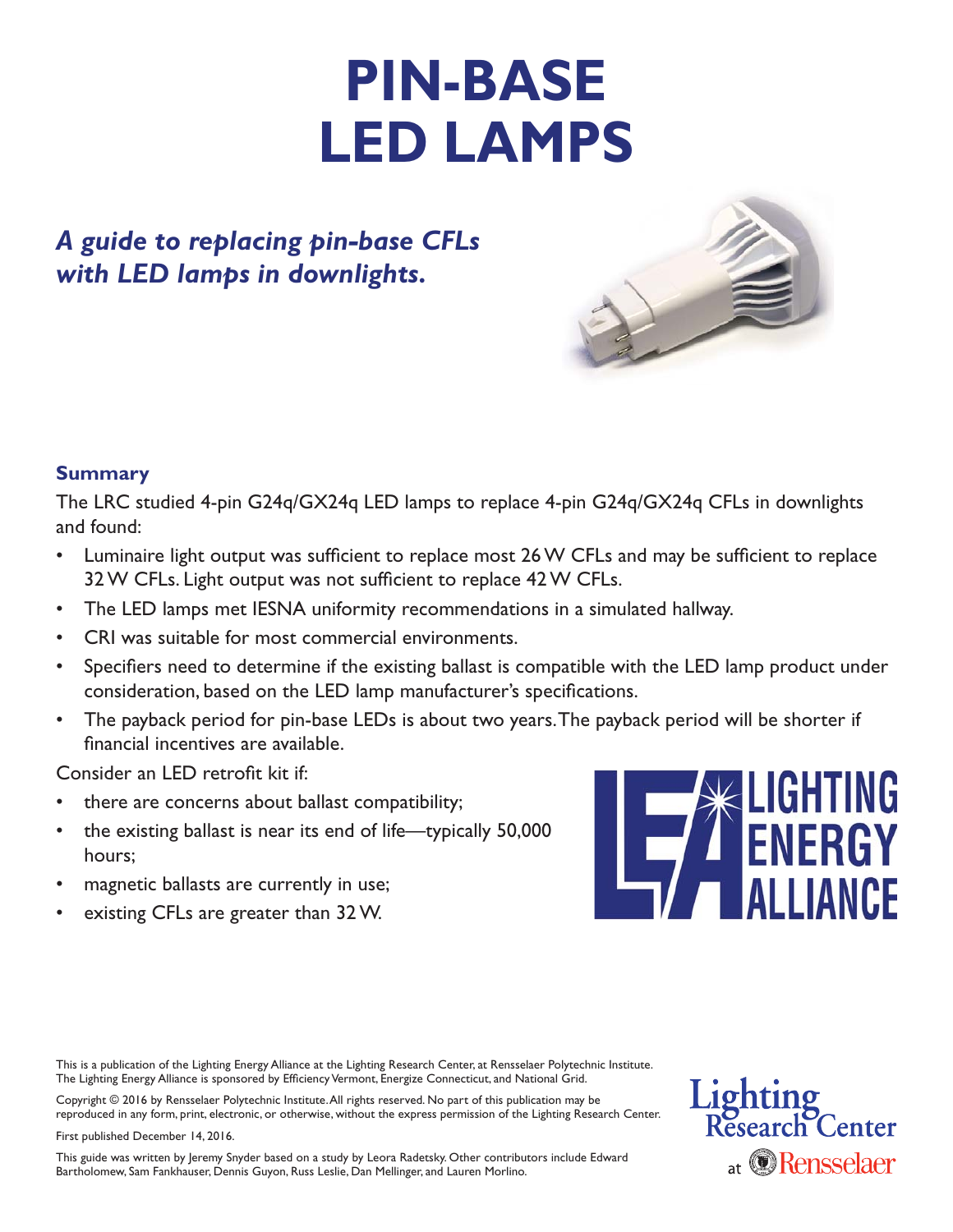CFL recessed downlights with 4-pin G24q/GX24q lamps are typically used in commercial spaces and operate using electronic ballasts in the luminaire (not integrated into the lamp). Several pin-base LED lamps (sometimes referred to as "CFLEDs") are available that can replace these pin-base CFL lamps by simply plugging the LED lamp into the original socket. No new wiring is needed. The original CFL ballast continues to operate the pin-base LED lamp.

Under the direction and sponsorship of the Lighting Energy Alliance (LEA), the Lighting Research Center (LRC) at Rensselaer Polytechnic Institute tested eight models of pin-base LED lamps from five manufacturers for photometric performance, temperature during operation, and electromagnetic compatibility. Products were purchased from March 2015 to March 2016. All of the tested LED lamps were specified by the manufacturer to replace 26W CFLs. (Some specified they could replace other CFL wattages, too, from 13W to 42W.) Testing was conducted with ballasts that were specified by the lamp manufacturers as being compatible with each lamp, except as noted below. The LRC also analyzed application illuminance and uniformity using lighting simulation software and investigated ballast compatibility in existing buildings.



*Eight pin-base LED lamp models were tested for this study.*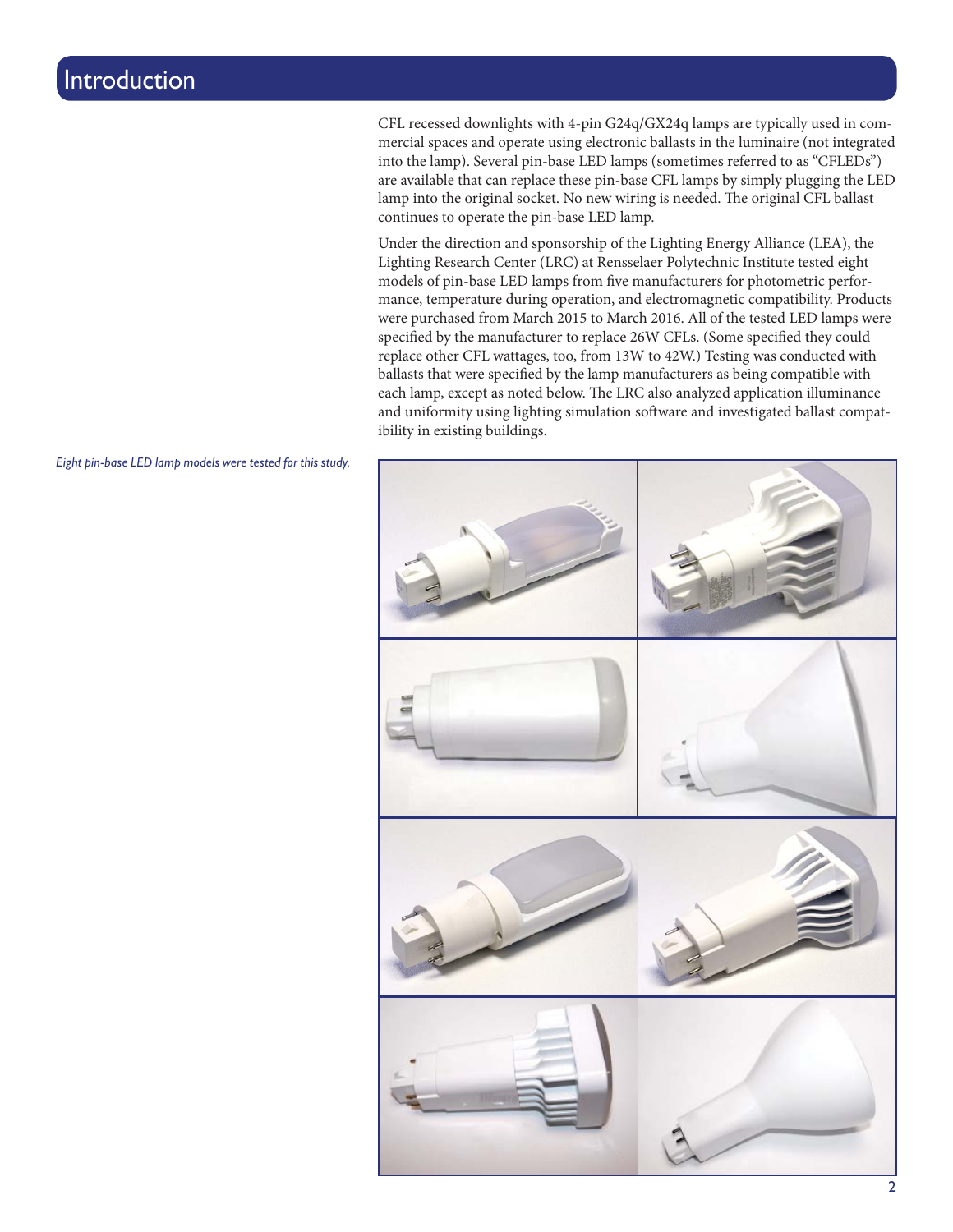#### LEDs provided enough light output to replace 26W CFLs.

The tested LED lamps provided sufficient luminaire light output to replace most CFL downlights up to 26 W.



*Downlight light output with various lamp/ballast/ luminaire combinations. The CFL data include 26 W lamps tested for this study as well as data from previous testing from the LRC's National Lighting Product Information Program (NLPIP) and the Lighting Analysts'*  InstaBase*. The LED data are from this study. The red bars indicate the average for columns.*

#### Uniformity recommendations were met.

In photometric simulations of a hallway, the tested LED downlights met or exceeded IESNA illuminance and uniformity recommendations when replacing 26 W CFL downlights on a one-for-one basis. (The spacing of the downlights was optimized for CFLs.)



*The pin-base LED lamps tested by the LRC will likely provide suitable illuminance levels and uniformity when replacing 26 W CFLs in downlights. In both AGi32 simulations shown here, there are seven evenly spaced downlights with vertically-oriented lamps in a 50' x 10' x 6' hallway.*

**CFL Downlights** Average: 10.4 fc; Max/Min: 1.5

**LED Downlights** Average: 15.0 fc; Max/Min: 1.5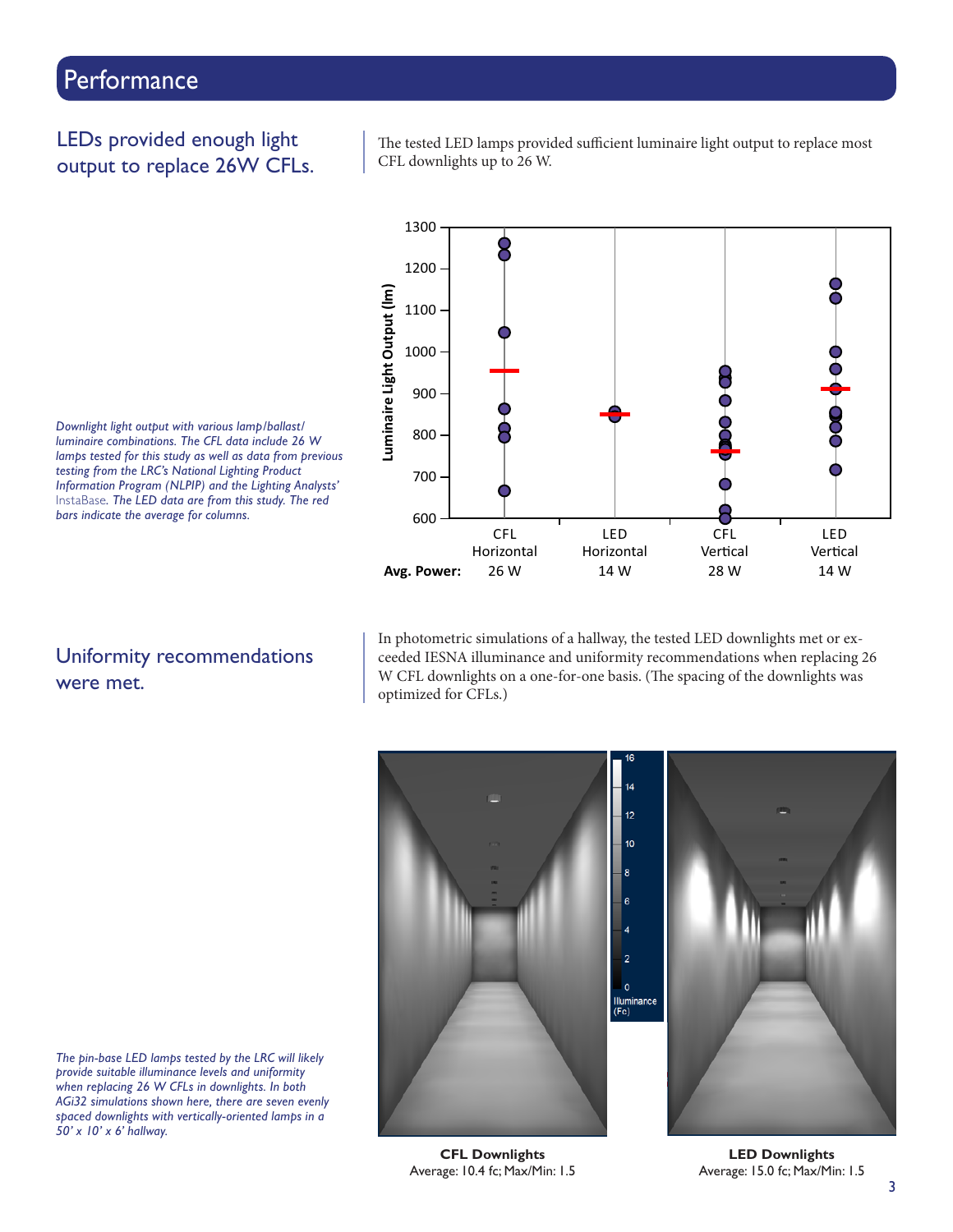| Power demand was cut by<br>about half. | In downlights, the pin-base LED lamps decreased luminaire power demand by an<br>average of 49% compared to downlights with 26 W CFLs.                                                                                                 |  |  |  |  |  |  |  |
|----------------------------------------|---------------------------------------------------------------------------------------------------------------------------------------------------------------------------------------------------------------------------------------|--|--|--|--|--|--|--|
| CCT was close to the specification.    | The correlated color temperature (CCT) of the lamps was close to the specification.<br>All of the tested LED lamps were specified to have a CCT of 3500K. The average of<br>the tested lamps was 3485K (ranging from 3364K to 3623K). |  |  |  |  |  |  |  |
| CRI was acceptable.                    | The color rendering index (CRI) of the lamps was acceptable for most commercial<br>environments, ranging from 82 to 85, with an average of 84.                                                                                        |  |  |  |  |  |  |  |
| Power quality was not an issue.        | All lamps met DesignLights Consortium's Qualified Product List requirements for<br>power factor (PF) and total harmonic distortion (THD) when paired with compat-<br>ible ballasts as specified by the lamp manufacturers.            |  |  |  |  |  |  |  |
|                                        |                                                                                                                                                                                                                                       |  |  |  |  |  |  |  |
| <b>Considerations</b>                  |                                                                                                                                                                                                                                       |  |  |  |  |  |  |  |
|                                        | The manufacturers of the tested LED lamps provide a list of compatible ballasts.<br>Specifiers need to inventory existing ballasts, either from as-built drawings or spec-                                                            |  |  |  |  |  |  |  |

Use with a compatible ballast.

ifications or by accessing the ballasts, to determine lamp compatibility. When some of the tested lamps were used with a ballast that was not listed as compatible by the lamp manufacturers, the power factor (PF) and total harmonic distortion (THD) did not meet DesignLights Consortium's Qualified Product List requirements.

Don't count on energy savings until in-place ballasts are identified.

The total anticipated energy savings for a building can't be determined until the number of in-place ballasts that are compatible with LED lamps is determined. As a case study, ballast models in three Rensselaer Polytechnic Institute buildings were investigated to determine their compatibility for any of the eight tested LED lamp models. The percentage of compatible ballasts in these buildings are shown below.

*Fraction of CFL downlight ballasts at three Rensselaer buildings that were compatible with any of the eight tested pin-base LED lamps in this study.*

| athletic building | 50%  |
|-------------------|------|
| student union     | 100% |
| I RC.             | 19%  |

LED lamps may provide enough light to replace a 32 W CFL, but not enough to replace a 42 W CFL. Illuminance levels from the tested lamps may not be sufficient to replace 32 W CFLs in all cases. The illuminance level depends on the ballast, luminaire spacing, and the target illuminance level. Specifiers should check illuminance levels with a mockup (or photometric testing and modeling).

The tested LED lamps did not produce enough light to replace 42 W CFLs.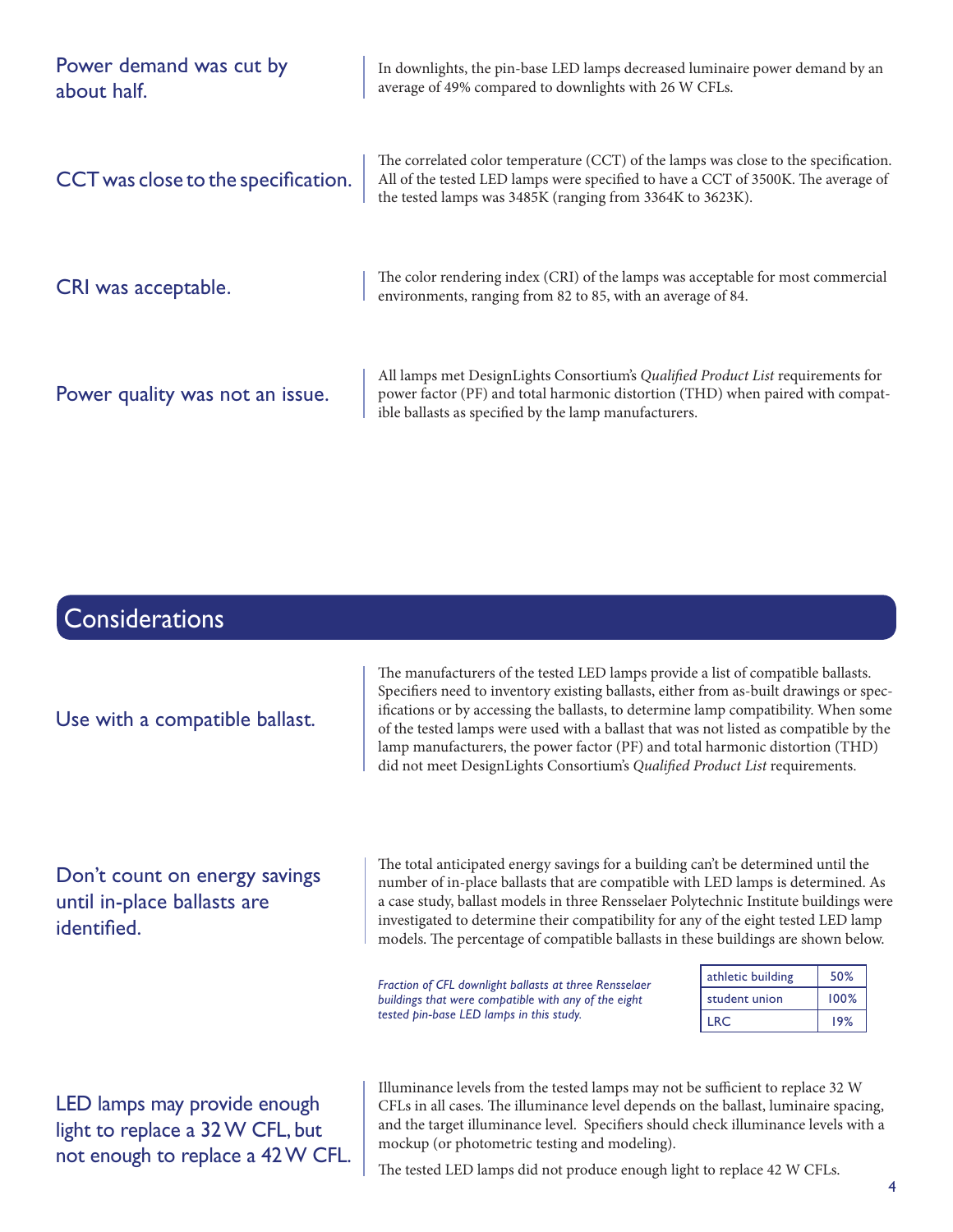Use caution when installing in an insulated ceiling or lensed downlight.

The temperature at the LED circuit board may be higher than the maximum temperature recommended by the LED manufacturer in insulated ceilings (IC), even in open downlights. This may cause lamps to not operate or shorten operating life. LED lamps in lensed downlights, even in non-IC conditions, might have temperatures close to the maximum specified by the manufacturers. This may shorten the operating life of the lamp, depending on the electrical current at the LED.

Socket position in horizontal downlights may need to be adjusted.

Horizontal LED lamps might be shorter than the CFLs lamps they replace and may not be centered in the downlight. This could result in asymmetrical patterns of light on adjacent walls. The forward-and-back position of the socket may need to be adjusted so the lamp is centered within the reflector.



*Depending on the orientation of the socket and the position of the lamp in the luminaire, horizontally positioned LED lamps may produce asymmetric patterns of light on adjacent walls.*

Electromagnetic compatibility requirements may not be met. Electromagnetic compatibility (EMC) standards set by the Federal Communications Commission (FCC) may not be met. Most of the pin-base LED systems tested (downlight, lamp and ballast as a whole) exceeded the radiated and conducted emissions criteria set by FCC for commercial and industrial digital devices. All of the tested systems exceed the FCC conducted emissions criteria for residential, commercial, and industrial digital devices. The LRC did not test CFLs for EMC, so it is possible that some CFL systems would also exceed allowed levels.

Inspect the socket before installing the lamp.

Socket condition should be inspected in conjunction with inspection of existing ballasts for compatibility.